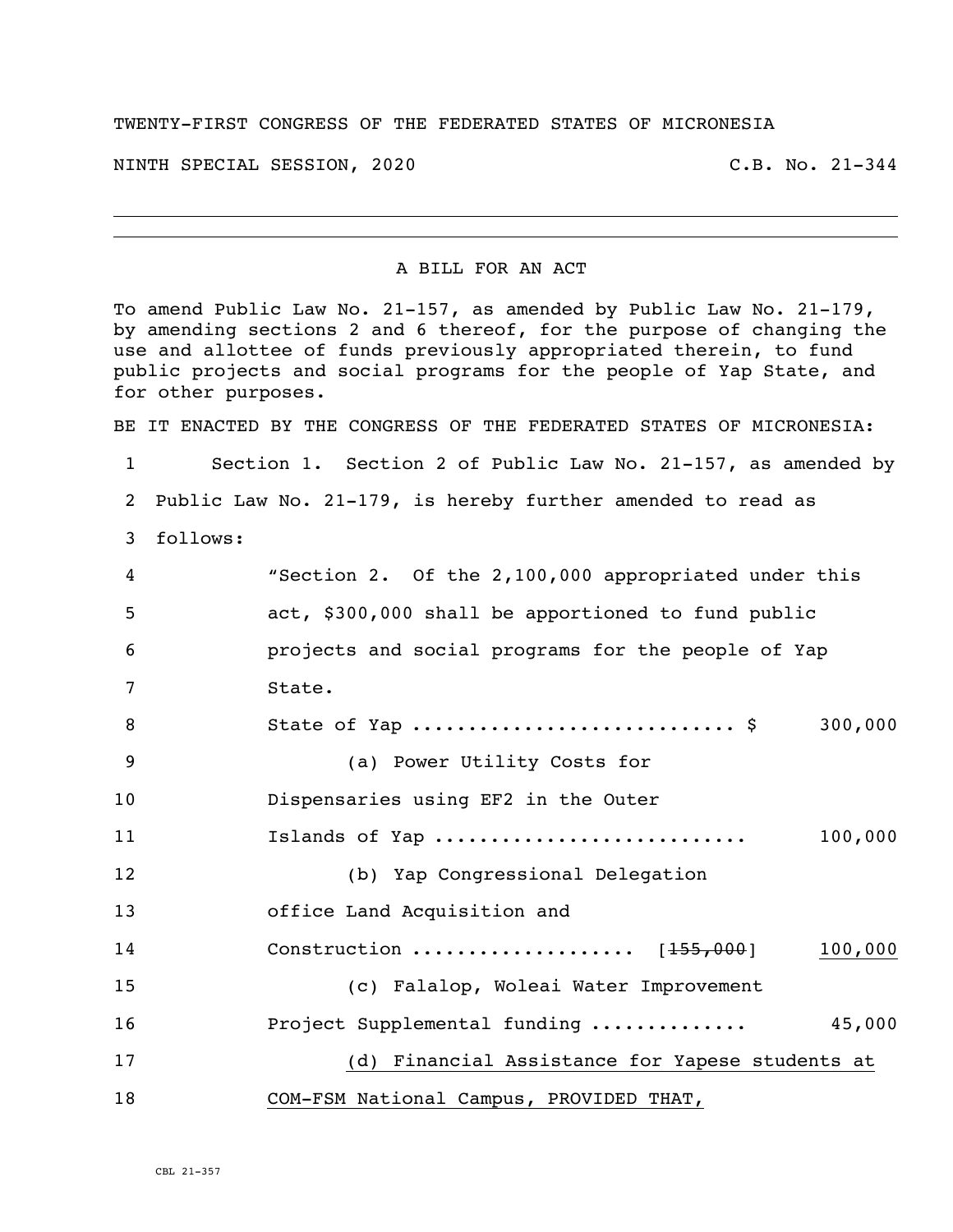| $\mathbf{1}$ | an eligible recipients must be a fulltime               |
|--------------|---------------------------------------------------------|
| 2            | student residing in the dormitory and                   |
| 3            | 40,000<br>has a GPA of 2.00  \$                         |
| 4            | 15,000''<br>(e) Nef, Kanifay Basketball Court matching  |
| 5            | Section 2. Section 6 of Public Law No. 21-157 is hereby |
| 6            | amended to read as follows:                             |
| 7            | "Section 6. Allotment and management of funds and       |
| 8            | lapse date. All funds appropriated by this act shall    |
| 9            | be allotted, managed, administered and accounted for in |
| 10           | accordance with applicable laws, including, but not     |
| 11           | limited to, the Financial Management Act of 1979. The   |
| 12           | allottee shall be responsible for ensuring that these   |
| 13           | funds, or so much thereof as may be necessary, are used |
| 14           | solely for the purpose specified in this act, and that  |
| 15           | no obligations are incurred in excess of the sum        |
| 16           | appropriated. The allottee of the funds appropriated    |
| 17           | under section 2 of this act shall be the Governor of    |
| 18           | Yap or his designee; PROVIDED THAT the allottee of      |
| 19           | funds appropriated under subsection 2(d) of this act    |
| 20           | shall be the President of the COM-FSM Institute.<br>The |
| 21           | allottee of the funds appropriated under subsection     |
| 22           | 3(1) of this act shall be the Governor of Kosrae or his |
| 23           | designee. The allottee of the funds appropriated under  |
| 24           | subsection 3(2) of this act shall be the Mayor of Lelu  |
| 25           | Town Government or his designee. The allottee of the    |

of 4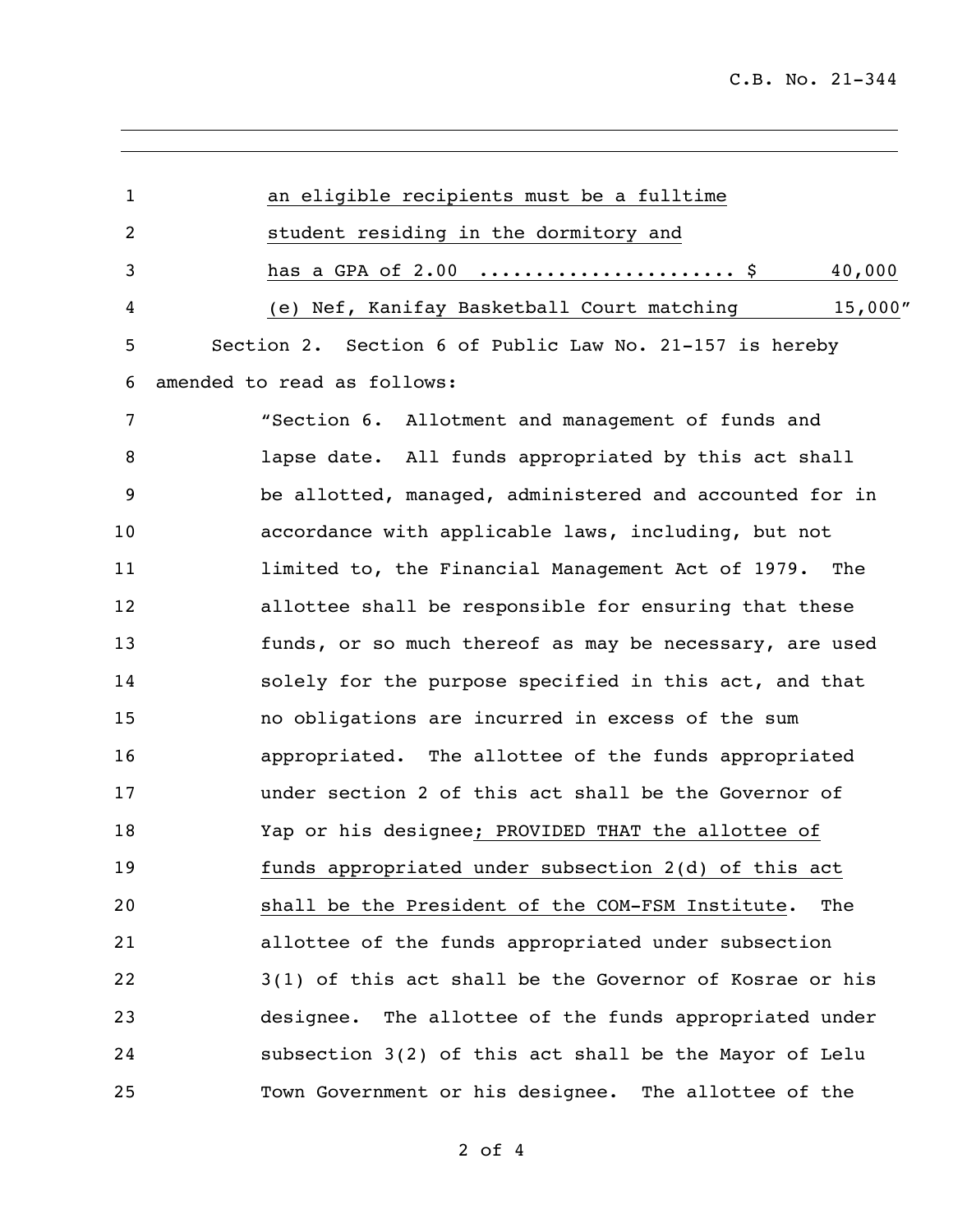C.B. No. 21-344

| $\mathbf{1}$   | funds appropriated under section 4 of this act shall be     |
|----------------|-------------------------------------------------------------|
| $\overline{2}$ | the President of the Federated States of Micronesia or      |
| $\mathsf{3}$   | his designee; PROVIDED THAT, the allottee of fund           |
| $\overline{4}$ | appropriated under subsections $4(2)(a)$ , $4(2)(b)$ ,      |
| 5              | $4(2)(c), 4(2)(e), 4(2)(f), 4(2)(g), 4(2)(h),$ and          |
| 6              | $4(2)(i)$ of this act shall be the Secretary of the         |
| $\overline{7}$ | Department of Transportation, Communications and            |
| 8              | Infrastructure or his designee;" the allottee of funds      |
| 9              | appropriated under subsection $4(2)(d)$ of this act shall   |
| 10             | be the Mayor of Kolonia town government or his              |
| 11             | designee; the allottee of funds appropriated under          |
| 12             | subsections $4(3)(a)$ , $4(3)(b)$ and $4(3)(c)$ of this act |
| 13             | shall be the Pohnpei Transportation Authority; the          |
| 14             | allottee of funds appropriated under subsection 4(3)(d)     |
| 15             | of this act shall be the Chief Justice of Kitti or his      |
| 16             | designee. The allottee of the funds appropriated under      |
| 17             | subsections $5(1)$ and $5(6)$ of this act shall be the      |
| 18             | Governor of Chuuk State or his designee; the allottee       |
| 19             | of the funds appropriated under subsection 5(2) of this     |
| 20             | act shall be the Mortlocks Island Development Authority     |
| 21             | (MIDA); the allottee of the funds appropriated under        |
| 22             | subsection 5(3) of this act shall be the Mayor of Weno      |
| 23             | Municipal Government or his designee; the allottee of       |
| 24             | the funds appropriated under subsection 5(4) of this        |
| 25             | act shall be the Southern Namoneas Development              |